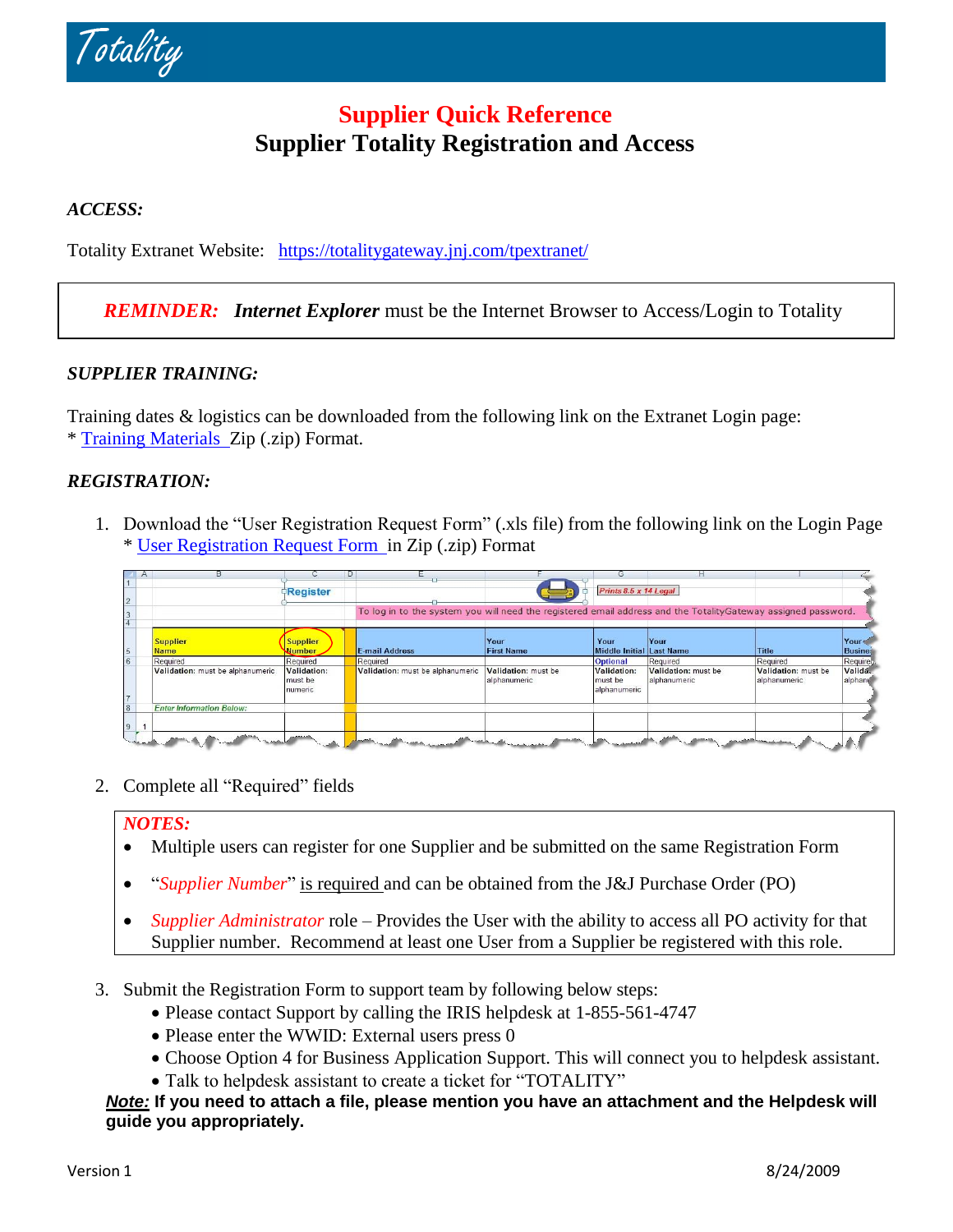

- Registration may take up to 5 business days to process
- 4. Temporary Password Notification: Each newly registered User will receive a confirmation email from [TG@PRDUS.jnj.com](mailto:TG@PRDUS.jnj.com) with a Temporary Password for initial Login.

**REMINDER:** Supplier system firewalls must allow emails from **[TG@PRDUS.jnj.com](mailto:TG@PRDUS.jnj.com)**